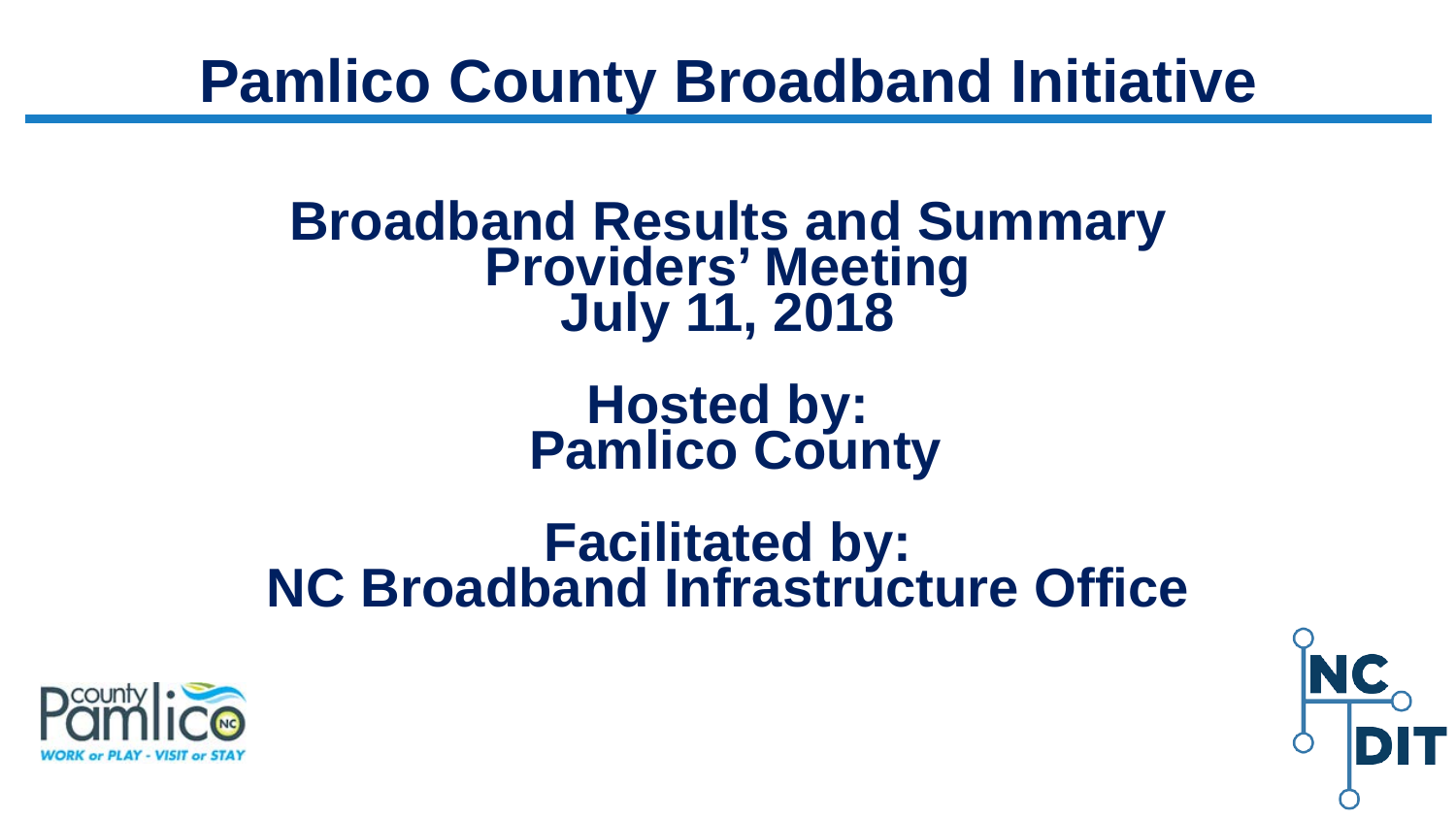#### **Agenda**

- Welcome & Introductions
- Presentation of Data
- Discussion & Questions
- Information Packets



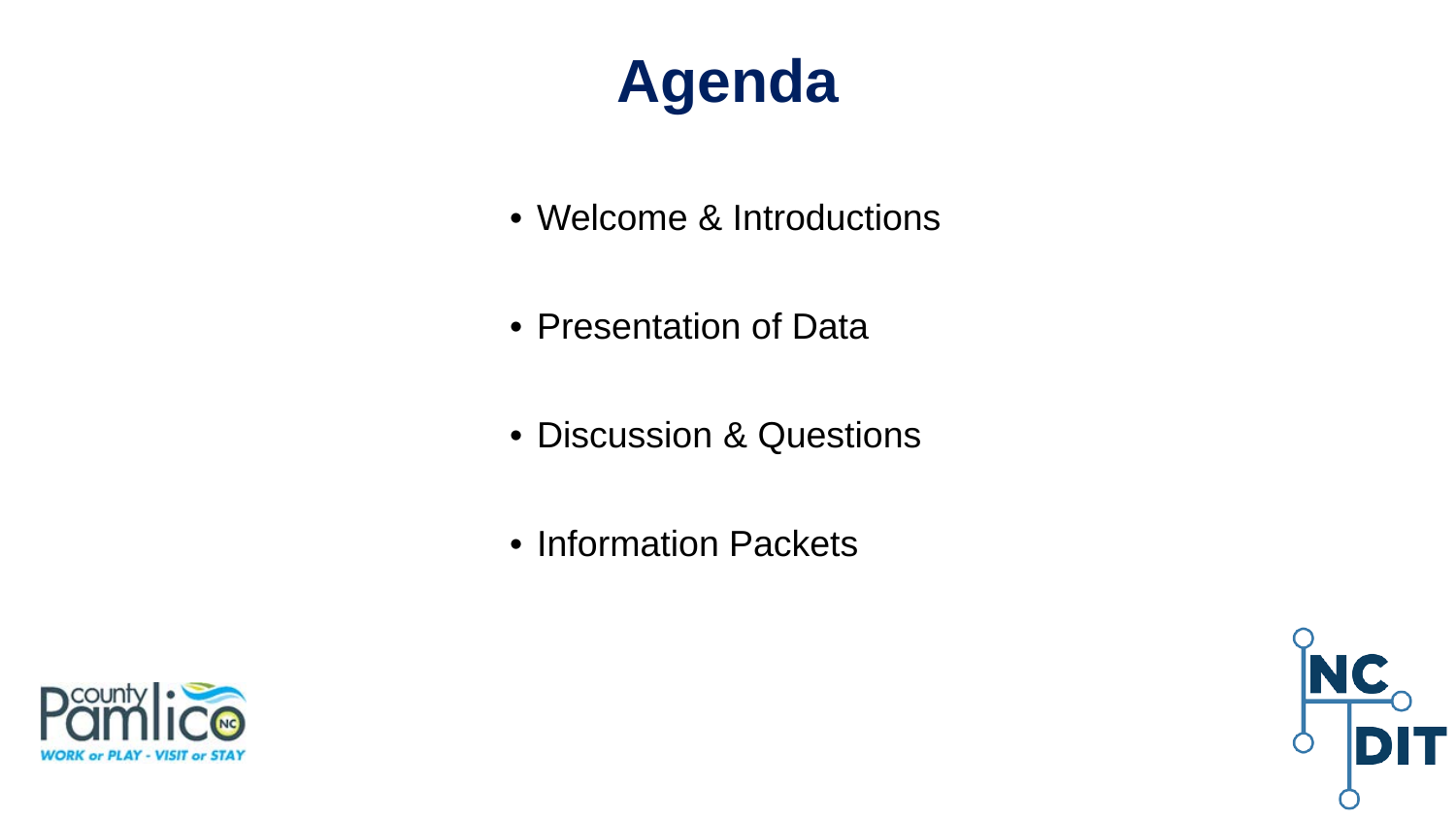Goal: Identify unserved and underserved areas of the county

Conducted survey, approximately 9% of households responded

771 responses

~ 94% residential

 $\approx$  6% other

#### Estimated 81% of responses have internet

~ 67% utilize dial-up, DSL, cellular, or satellite ~ 50% not satisfied Reliability, speed, & bandwidth

#### Estimated 19% indicated no service

- ~ 26% indicated they cannot afford service
- ~ 14% indicated a provider will not provide service

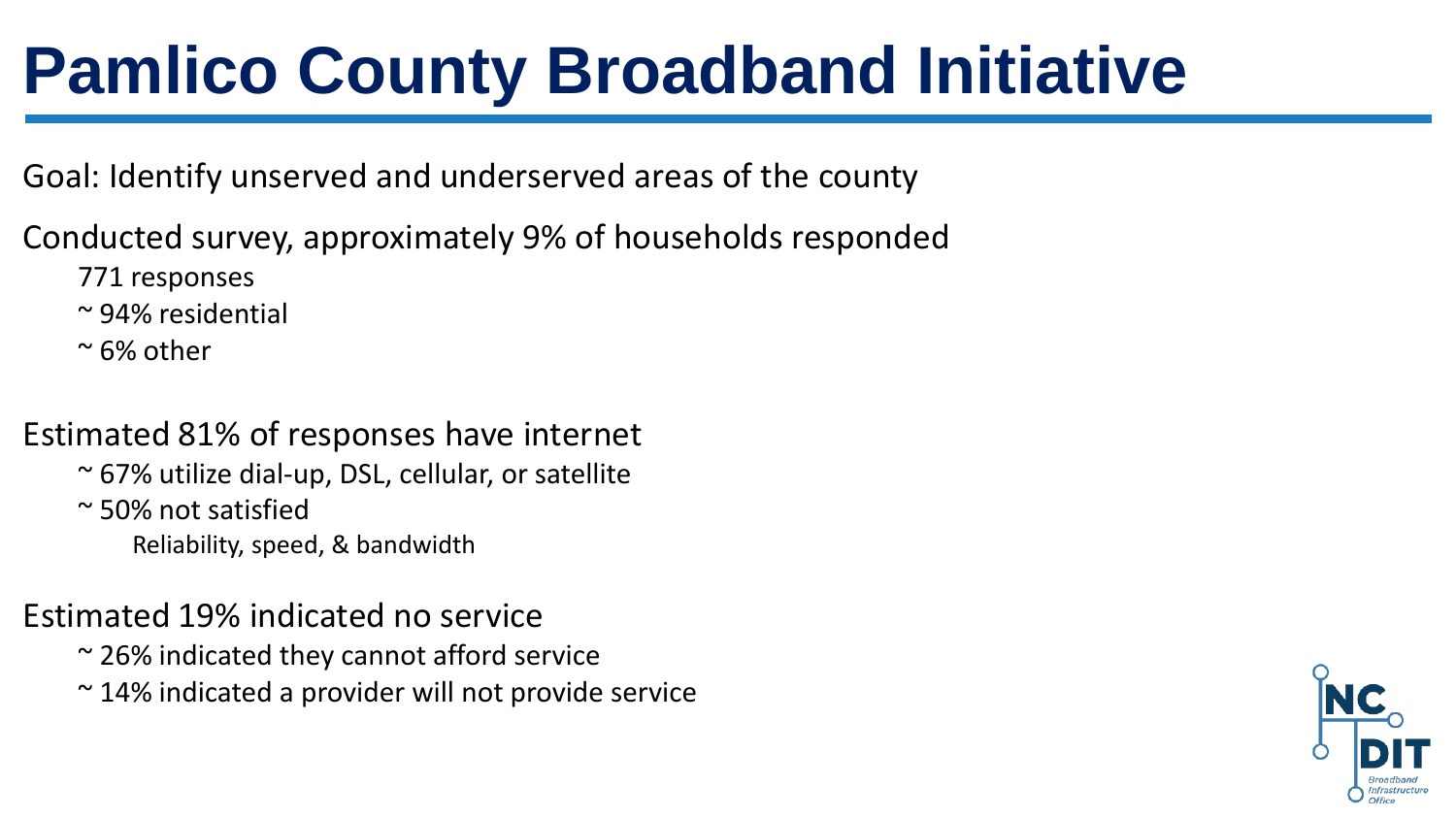Goal: Identify unserved and underserved areas of the county

- Estimated 95% are willing to pay up to \$20 or more per month to stream videos, music, or work from home without buffering
	- $~28\%$  up to \$20/month
	- $\cdot$  ~40% up to \$50/month
	- $\cdot$  ~18% up to \$75/month
	- $\bullet$  ~ 9% more than \$75

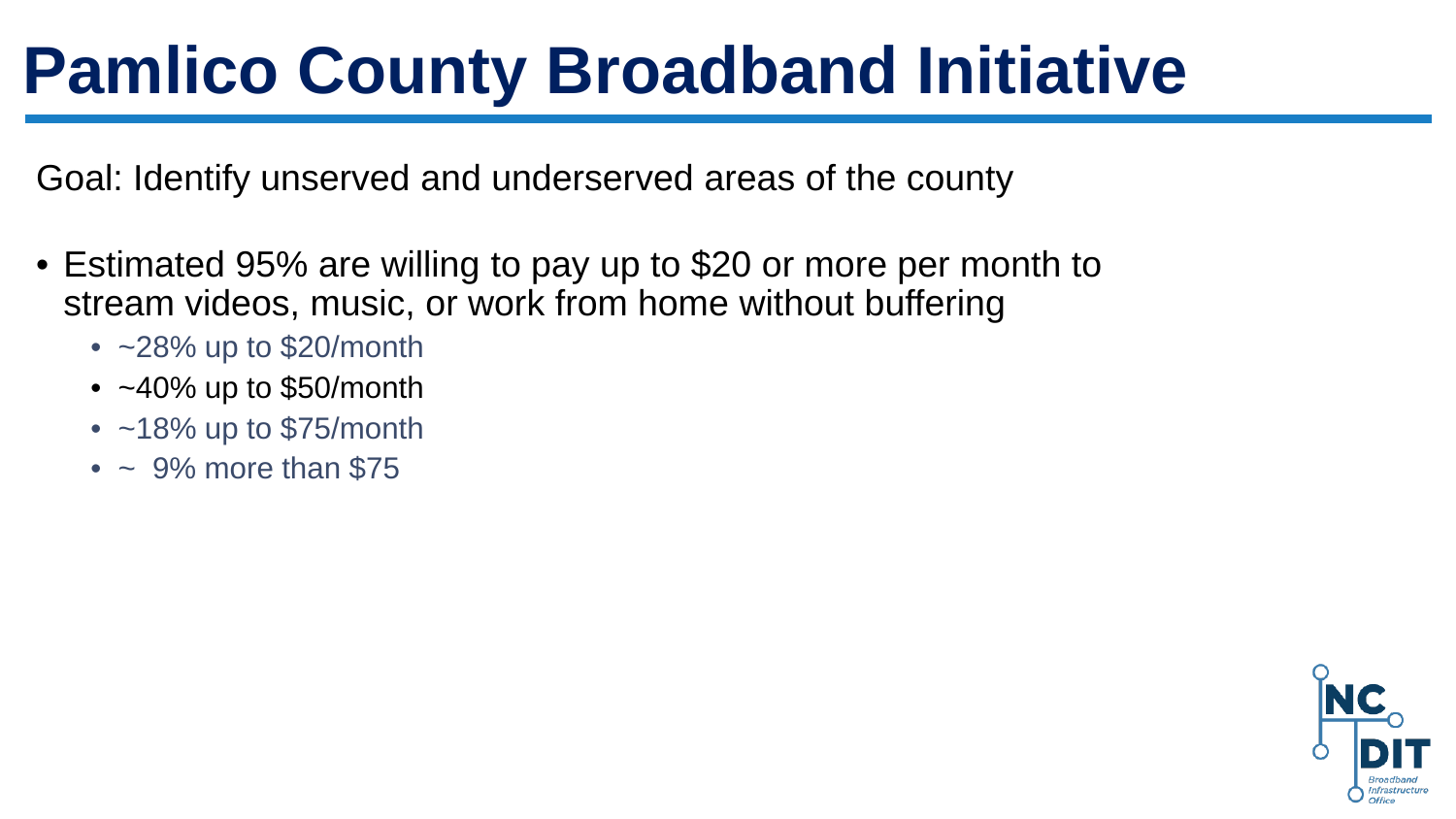

Infrastructure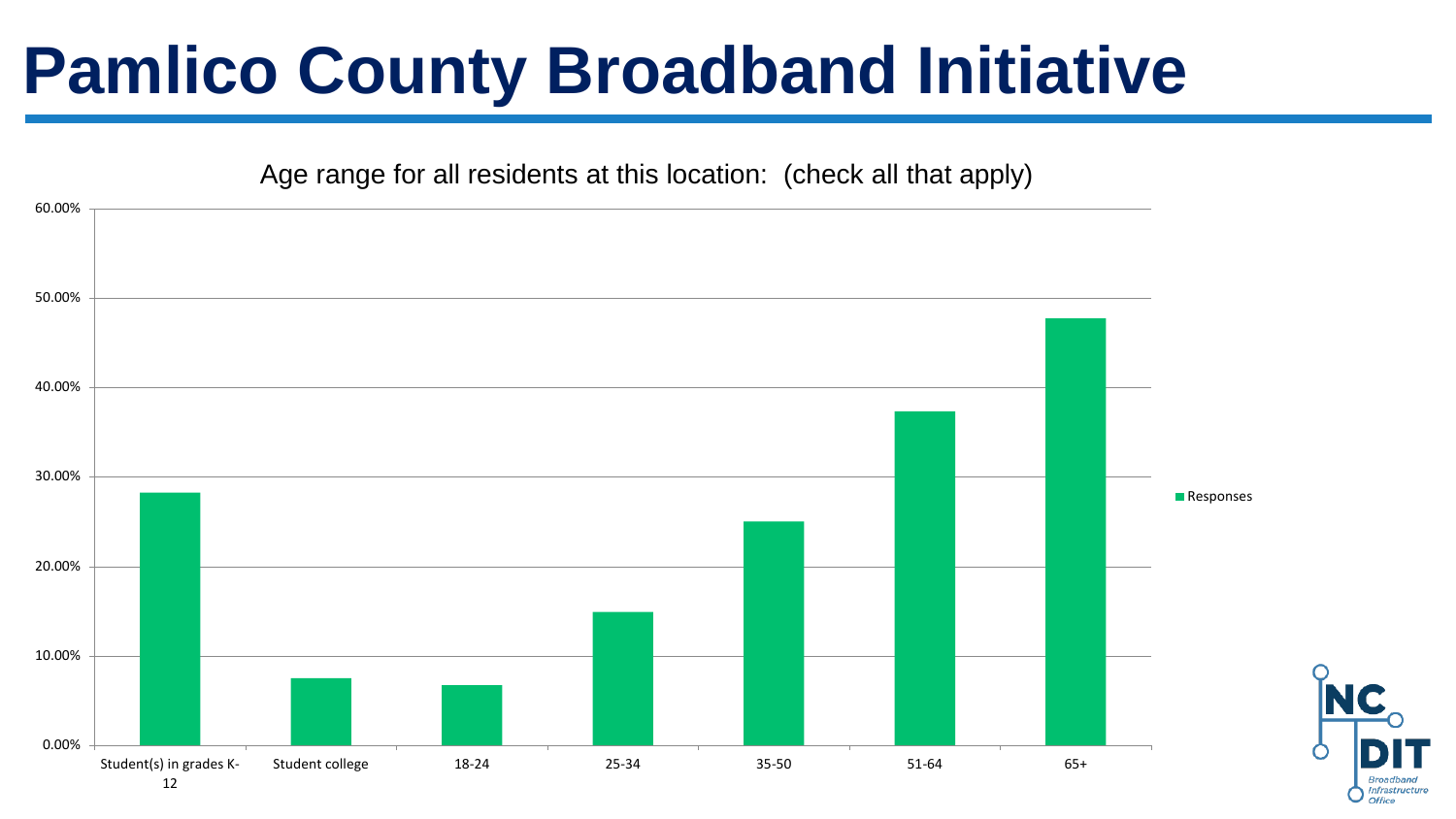What are your main uses for the internet? (Check all that apply.)



Infrastructure Office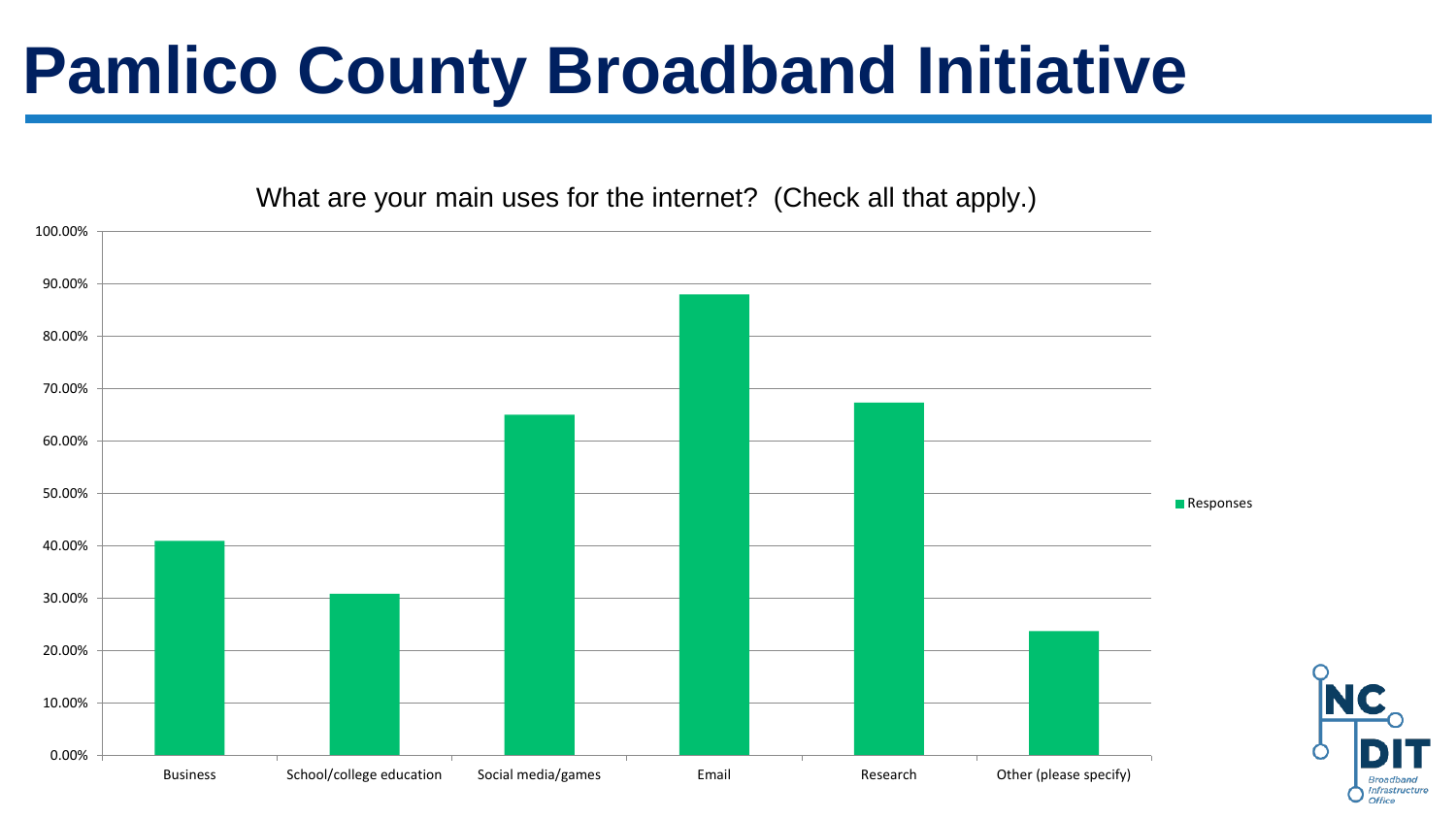

Infrastructure